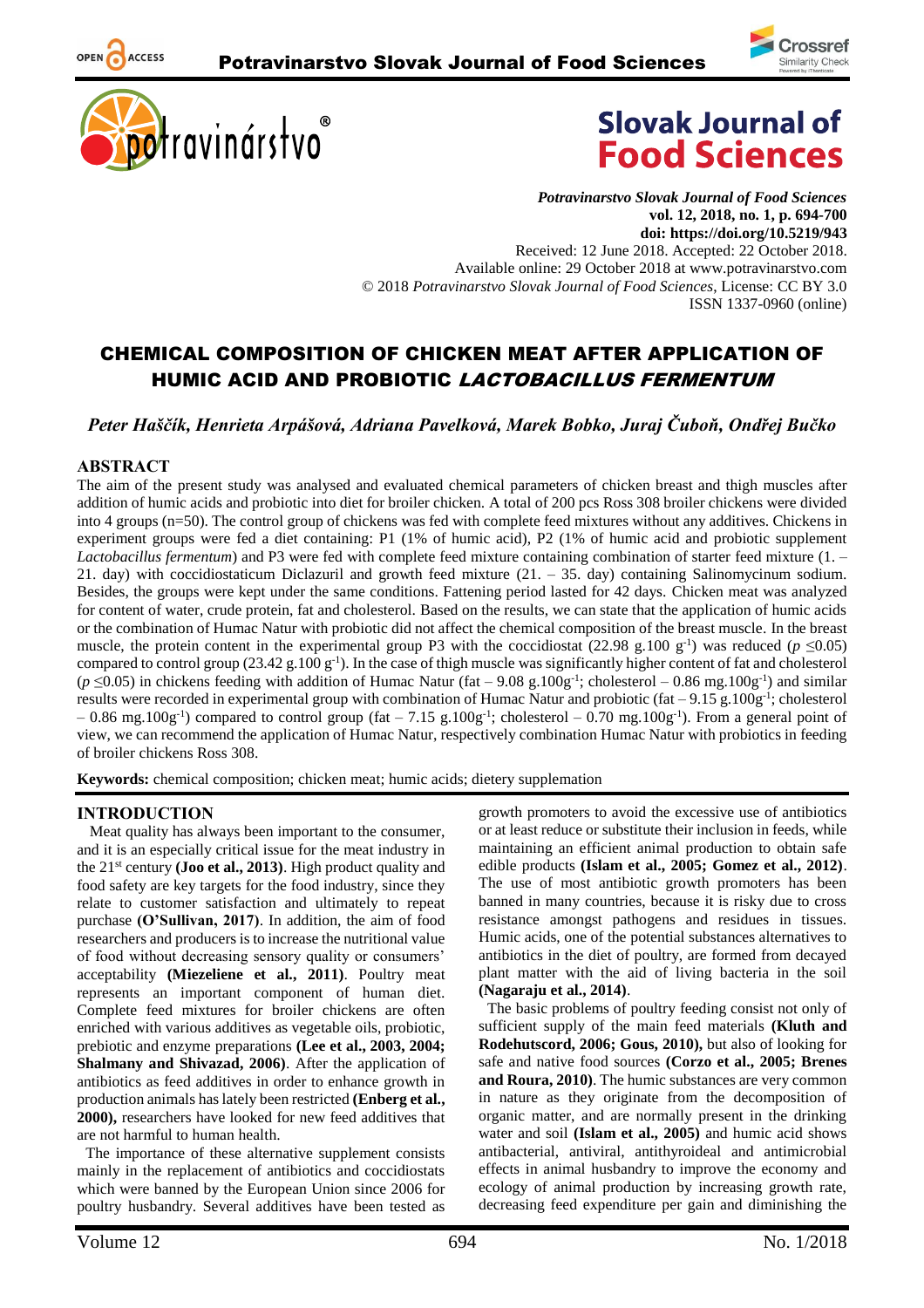risk of disease **(Eren et al., 2000; Kocabagli et al., 2002; Rath et al., 2006)**. Humic acid is known to be nontoxic and nonteratogenic and has been used as analgesic and antimicrobial agent in veterinary practices **(Yasar et al., 2002)** and humic acid based mixtures have the potential to be an alternative to antibiotic growth promoters in broiler diets **(Ceylan et al., 2003)**.

Humic acids are organic compounds naturally present in water and soil. They form three-dimensional structure molecules, containing aromatic nuclei with oxygen and nitrogen heterocycles. In the side chains, bound to an aromatic nucleus, hydroxyl, carbonyl, carboxyl, amine and sulfhydryl functional groups are present **(MacCarthy 2001; Zralý et al., 2008)**.

**Ozturk et al. (2010)** found that the humic acids had positive effect on growth, meat quality, carcass characteristics, selected parameters determined in the blood and in the gastrointestinal tract. Humic acids are naturally occurring decomposed organic constituents of soil and lignite that are complex mixtures of polyaromatic and heterocyclic chemicals with multiple carboxylic acid side chains **(MacCarthy, 2001)**. The use of humic acid to replace antibiotics in poultry has gained widespread interest **(Mutus et al., 2006)**. It has been observed that humic acid included in the feed and water of poultry promote growth **(Kocabagli et al., 2002; Mirnawati and Marlida, 2013)**. The humic substances had positive effect on the growth of animals and feed conversion **(Kocabağli et al., 2002; El-Husseiny et al., 2008; Ozturk et al., 2012; Mirnawati and Marlida, 2013)**.

As diet is one of the most important factors affecting meat quality **(Tateo et al., 2013)**, various benefits in regard to meat quality characteristics can be gained by supplementing broiler diets, particularly using probiotics as feed additives **(Karaoglu et al., 2004)**. Among the possible alternatives, probiotics are considered a promising alternative to antibiotics, as well. Probiotic is defined as a live microbial feed supplement that beneficially affects the host animal by improving the intestinal microbial balance **(Alkhalf et al., 2010; Daneshmand et al., 2015)**. Probiotics cover a wide range of living microorganisms with supposed positive effects on gut flora and producing many substances supporting many different effects **(Bernardeau and Vernoux, 2013)**. Probiotics are live, non-pathogenic bacteria that contribute to the health and balance of the intestinal tract **(Giannenas et al., 2012; Bajaj et al., 2015; Uyeno et al., 2015)**. Several studies showed that dietary supplementation of lactic acid bacteria (e.g. *Lactobacillus*) improve the performance and feed conversion **(Taklimi et al., 2012; Bai et al., 2013)**. The enhanced growth with probiotics may be partly attributed to the colonisation of the gastrointestinal tract of the chicks, which improved the digestion of essential nutrients **(Khaksefidi and Rahimi, 2005)**. Various studies have reported a wide variety of health-promoting properties influencing the host intestinal balance **(Shim et al., 2012; Blajman et al., 2015)**, as well as quality of chicken eggs **(Zhang et al., 2012; Angelovičová et al., 2013)** and chicken meat **(Abdel-Latif et al., 2008; Bobko et al., 2015; Haščík et al., 2016; Wang et al., 2017)**.

## **Scientific hypothesis**

This study was designed to investigate the effects of dietary addition of humic acids or combination of humic acids with probiotic preparation based on Lactobacillus fermentum on meat chemical composition of Ross 308 broiler chickens. We expect that addition of these preparations will have a positive affcet on chosen parameters of chemical composition of broiler meat.

## **MATERIAL AND METHODOLOGY**

#### **Animal and diets**

The experiment was realized at the Department of Poultry Science and Small Farm Animals in the experimental poultry house on College farm in Kolíňany.

In every experiment a total 200 one-day-old Ross 308 meat hybrid chicken was included. Chickens were randomized into four groups, each containing 50 birds. Chickens in individual groups were stabled on deep budding, with a maximum occupation of the breeding areas 33 kg.m-2 . During the fattening period, the light regimen based on 23 h of light and 1 h of dark was used.

The temperature at the beginning of the experiment was 31 – 33 °C and decreased to 20 – 22 °C during the experiment. The temperature was maintained using electronic hen-like devices providing radiant heat.

The fattening lasted 42 days. The feeding program included three phases: starter  $(1<sup>st</sup> - 21<sup>st</sup>$  days of age), grower  $(22<sup>nd</sup> – 35<sup>th</sup>$  days of age), and finisher  $(36<sup>th</sup> – 42<sup>nd</sup>$  days of age). Feed and water were supplied *ad libitum.* Composition of complete feed mixtures is presented in Table 1.

In control group we used complete feed mixture without any additives. Group of chickens P1 was fed a diet containing 1% of preparation Humac Natur. The group marked as P2 was fed a diet containing 1% of preparation Humac Natur and probiotic supplement Propoul in water (0.03 g per pc) and group P3 containing combination of starter feed mixture with coccidiostaticum Diclazuril (each kg contains 5 g of Diclazuril) and growth feed mixture containing Salinomycinum sodium (each kg contains 120 g of Salinomycin).

In the experiment, the probiotic preparation "Propoul" based on *Lactobacillus fermentum* (1.10<sup>9</sup> CFU per 1 g of bearing medium) was used.

Humac Natur purchased from Humac s.r.o., Kosice is preparation of humic substances on base of oxihumolit contain min. 62% humic acids in dry matter, of this 48% free munic acids in dry matter, minerals and trace elements, carboxymethylcellulose complex with humic substances. Moisture was maximum 11%.

## **Slaughter and measurements**

At 42 days of age, chickens were weighed and slaughtered at the experimental slaughterhouse of Slovak University of Agriculture in Nitra. The chemical analysis of chicken meat (breast muscle without skin, thigh muscle with skin and subcutaneous fat) for analyse of crude protein, fat, wate and cholesterol content, was performed using an Infratec 1265 Meat Analyzer.

## **Statisic analysis**

A statistical analysis was computed using the ANOVA procedures of SAS software with using of Enterprise Guide.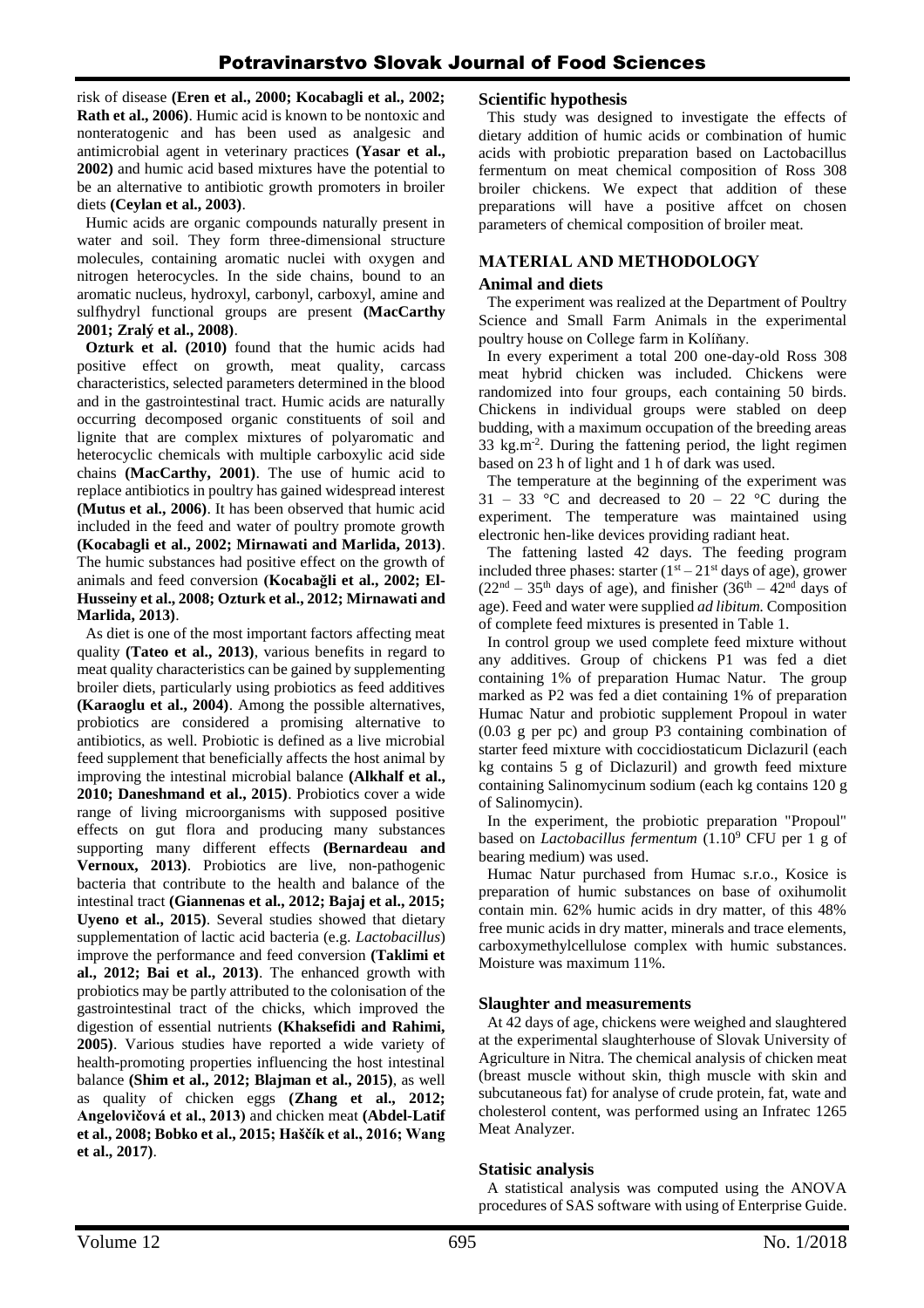4.2 application (version 9.3, SAS Institute Inc., USA, 2008). Data were reported as mean  $\pm$  standard deviation. Statistical significance was calculated using t-test. Differences between the groups were considered significant at  $p \leq 0.05$ .

## **RESULTS AND DISCUSSION**

The results of experiment with Ross 308 broiler chickens after addition of humic acid and probiotic, which was aimed at analysed and evaluated chemical parameters, are presented as follows: the results of crude protein, fat, water and cholesterol content in breast and thigh muscle are given Table 2.

Humic acids stabilize the intestinal flora and thus ensure an improved utilization of nutrients in animal feed **(Islam et al., 2005)**.

The higher average value of crude protein content measured in fresh breast muscle after addition of supplements was in control group C without addition  $(23.42 \text{ g}.100 \text{ g}^{-1})$  and the lowest value was measured in experimental group P2 with addition of humic acid and probiotic  $(22.49 \text{ g}.100 \text{ g}^{-1})$ . We have found statistically significant differences ( $p \le 0.05$ ) between control group C and experimental groups P2 and P3.

In the case of fresh thigh muscle was measured the lowest value of crude protein content  $18.70$  g. $100$  g<sup>-1</sup> in experimental group P2 with combination of humic acid and probiotic *Lactobacillus fermentum* and the higher value in experimental group P3 containing combination of starter feed mixture with coccidiostaticum Diclazuril and growth feed mixture containing Salinomycinum sodium (19.93 g.100 g -1 ). We have found statistically significant differences ( $p \le 0.05$ ) between experimental group P1 and experimental groups P2 and P3.

**Ozturk et al. (2010)** evaluated the chemical composition of breast and thigh muscles of broiler chickens Ross 308 after addition of humic substances (0.5; 1.0 and 1.5 %) into fed. Content of protein was the higher in control group 22.94% and the lowest in group with addtiotion 1% of humic substances (22.49%). In the thigh muscles, content of protein was 17.32% in cotrol group and 17.44% in group with 1% of humic substances.

**Ozturk et al. (2011)** reported that addition of 1% humic substance into fed for broiler chickens Ross 308 decreased the protein content of thigh meat in relation to control group and 1.5% humic substance, and the protein content of breast meat compared to control group ( $p < 0.10$ ).

The effect of adding humic acids on the quality of the meat of broiler chickens Cobb 500 was monitored in their work **Reitznerová et al. (2016)**. They found out that content of protein in breast muscle was 23.36% compared to control group (23.52%) and in thigh muscle was 19.76% compared to 20.16% in control group.

**Ondruška et al. (2012)** evaluated the addition of combination Humac Natur (0.3%) and probiotic *L. fermentum* on rabbit meat quality. Content of total protein was in control group  $22.07$  g.100  $g^{-1}$  compared to tested group 21.70 g.100  $g^{-1}$ .

In evaluating of fat content in fresh breast muscle was found the lower value  $0.84$  g.100  $g^{-1}$  in experimental group P1 with addition of humic acid and the higher average value 1.96 g.100  $g^{-1}$  in group with addition of Humac Natur and probiotic (experimental group P2). In thigh muscle was found the higher value of fat content in experimental group P2  $(9.15 \text{ g}.100 \text{ g}^{-1})$  and the lower average value 7.15  $g.100 \, g^{-1}$  in experimental group P1. We have found statistically significant differences ( $p \le 0.05$ ) in breast

|                                    | Starter (HYD-01)          | Grower (HYD-02)            | Finisher (HYD-03)          |  |  |  |
|------------------------------------|---------------------------|----------------------------|----------------------------|--|--|--|
| Ingredients $(\% )$                | $(1st – 21st$ day of age) | $(22nd – 35th$ day of age) | $(36th – 42nd day of age)$ |  |  |  |
| Wheat                              | 35.00                     | 35.00                      | 36.82                      |  |  |  |
| <b>Maize</b>                       | 35.00                     | 40.00                      | 37.00                      |  |  |  |
| Soybean meal (48% N)               | 21.30                     | 18.70                      | 20.00                      |  |  |  |
| Fish meal $(71\% N)$               | 3.80                      | 2.00                       |                            |  |  |  |
| <b>Dried blood</b>                 | 1.25                      | 1.25                       |                            |  |  |  |
| <b>Ground limestone</b>            | 1.00                      | 1.05                       | 1.10                       |  |  |  |
| <b>Monocalcium</b> phosphate       | 1.00                      | 0.70                       | 1.00                       |  |  |  |
| <b>Fodder salt</b>                 | 0.10                      | 0.15                       | 0.20                       |  |  |  |
| Sodium bicarbonate                 | 0.15                      | 0.20                       | 0.25                       |  |  |  |
| Lysine                             | 0.05                      | 0.07                       | 0.29                       |  |  |  |
| <b>Methionine</b>                  | 0.15                      | 0.22                       | 0.29                       |  |  |  |
| Palm kernel oil Bergafat           | 0.70                      | 0.16                       | 2.50                       |  |  |  |
| Premix Euromix BR 0.5%*            | 0.50                      | 0.50                       | 0.50                       |  |  |  |
| Nutrient composition $(g.kg^{-1})$ |                           |                            |                            |  |  |  |
| Linoleic acid                      | 13.51                     | 14.19                      | 149.1                      |  |  |  |
| <b>Fibre</b>                       | 30.18                     | 29.93                      | 30.54                      |  |  |  |
| Crude protein                      | 210.76                    | 190.42                     | 170.58                     |  |  |  |
| $MEN (MJ.kg-1)$                    | 12.01                     | 12.03                      | 12.37                      |  |  |  |
| Ash                                | 24.24                     | 19.93                      | 38.49                      |  |  |  |
| Ca                                 | 8.15                      | 7.27                       | 7.37                       |  |  |  |
| P                                  | 6.75                      | 5.70                       | 6.00                       |  |  |  |
| <b>Na</b>                          | 1.70                      | 1.77                       | 1.73                       |  |  |  |

**Table 1** Composition of feed mixtures.

Note: \*active substances per kilogram of premix: vitamin A 2 500 000 IU; vitamin E 20 000 mg; vitamin D3 800 000 IU; niacin 12 000 mg; d-pantothenic acid 3 000 mg; riboflavin 1 800 mg; pyridoxine 1 200 mg; thiamine 600 mg; menadione 800 mg; ascorbic acid 20 000 mg; folic acid 400 mg; biotin 40 mg; kobalamin 8.0 mg; choline 100 000 mg; betaine 50 000 mg; Mn 20 000 mg; Zn 16 000 mg; Fe 14 000 mg; Cu 2 400 mg; Co 80 mg; I 200 mg; Se 50 mg.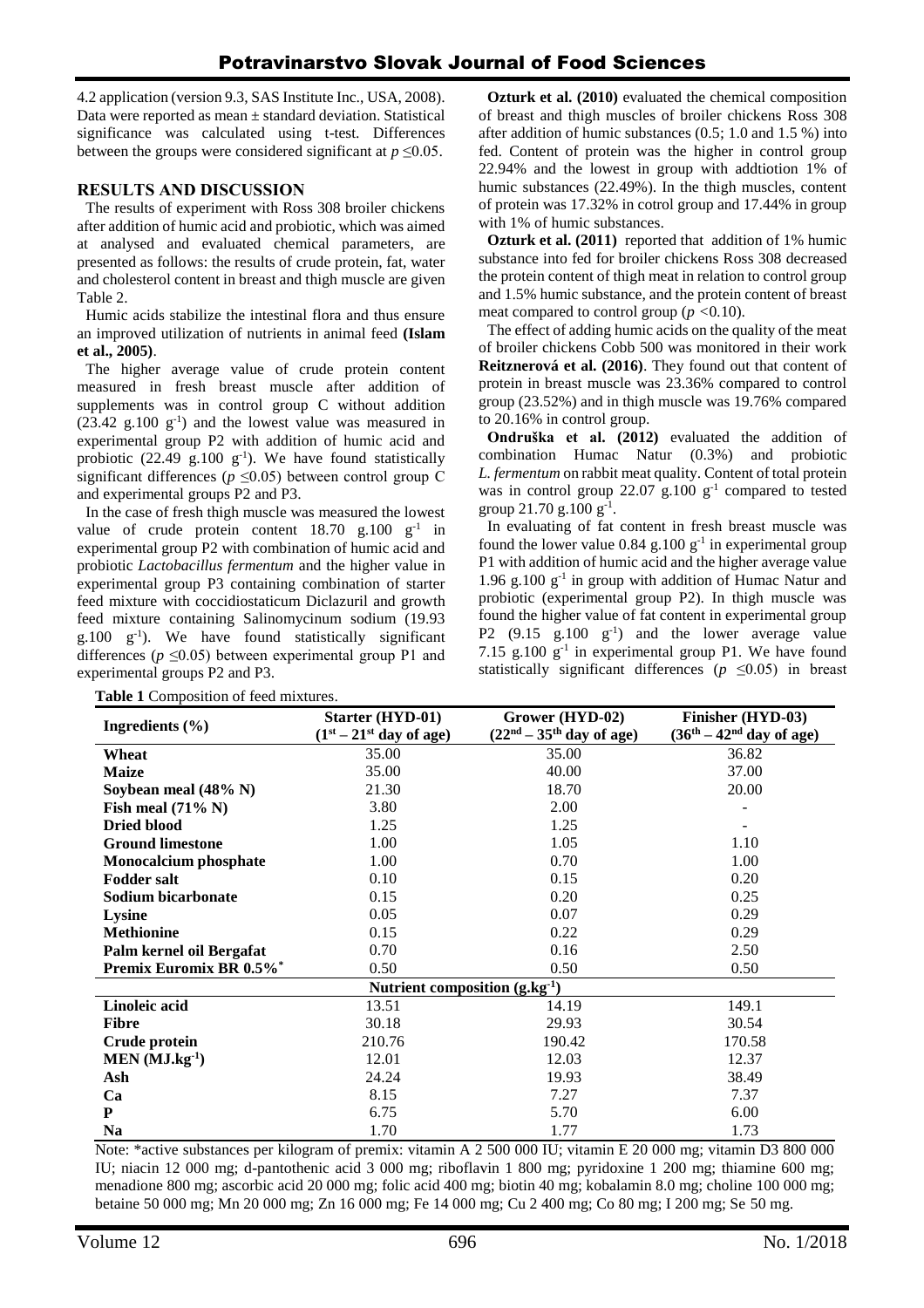| <b>Potravinarstvo Slovak Journal of Food Sciences</b> |  |  |
|-------------------------------------------------------|--|--|
|-------------------------------------------------------|--|--|

| <b>Parameter</b>   | <b>Breast muscle</b>           |                                |                               |                               |  |  |
|--------------------|--------------------------------|--------------------------------|-------------------------------|-------------------------------|--|--|
|                    | C                              | P1                             | <b>P2</b>                     | <b>P3</b>                     |  |  |
| <b>Protein</b>     | $23.42 \pm 0.21^b$             | $23.24 \pm 0.48$ <sup>ab</sup> | $22.49 \pm 0.78$ <sup>a</sup> | $22.98 \pm 0.19^a$            |  |  |
| Fat                | $1.09 \pm 0.79$ <sup>ab</sup>  | $0.84 \pm 0.29$ <sup>a</sup>   | $1.96 \pm 1.06^b$             | $1.17 \pm 0.33^{ab}$          |  |  |
| Water              | $74.32 \pm 0.75$               | $76.13 \pm 2.51$               | $74.34 \pm 0.57$              | $74.09 \pm 0.24$              |  |  |
| <b>Cholesterol</b> | $0.37 \pm 0.08$                | $0.33 \pm 0.01$                | $0.39 \pm 0.06$               | $0.34 \pm 0.01$               |  |  |
|                    | Thigh muscle                   |                                |                               |                               |  |  |
|                    | C                              | P <sub>1</sub>                 | <b>P2</b>                     | <b>P3</b>                     |  |  |
| <b>Protein</b>     | $19.85 \pm 1.28$ <sup>ab</sup> | $19.44 \pm 0.28^b$             | $18.70 \pm 0.29$ <sup>a</sup> | $19.93 \pm 0.34$ <sup>a</sup> |  |  |
| Fat                | $7.15 \pm 1.66^{\circ}$        | $9.08 \pm 1.19^b$              | $9.15 \pm 0.14^b$             | $7.67 \pm 2.05$ <sup>ab</sup> |  |  |
| Water              | $71.73 \pm 1.47$ <sup>ab</sup> | $70.42 \pm 0.51$ <sup>a</sup>  | $73.41 \pm 1.63^b$            | $73.34 \pm 2.60^b$            |  |  |
| <b>Cholesterol</b> | $0.70 \pm 0.05^{\text{a}}$     | $0.86 \pm 0.05^{\rm b}$        | $0.86 \pm 0.05^b$             | $0.78 \pm 0.15^{ab}$          |  |  |

**Table 2** Chemical composition of breast and thigh muscle meat  $(g.100 g<sup>-1</sup>)$ .

**Note:** C – control group; P1, P2, P3 – experimental groups; a, b – means with different superscripts within a line differ significantly ( $p \leq 0.05$ ).

muscle between experimental groups P1 and P4 and in thigh muscle between control group C and experimental group P1 and P2.

The lowest average value of fat content measured in fresh breast muscle was in experimental group P1 with addition 0.6 % humic acid (0.84  $g$ .100  $g^{-1}$ ) and the higher value was measured in experimental group P2 with addition of humic acid and probiotic  $(1.96 \text{ g}.100 \text{ g}^{-1})$ . We have found statistically significant differences ( $p \le 0.05$ ) between experimental groups P1 and P4.

In the case of fresh thigh muscle was measured the higher value of fat content 9.15  $g.100 g<sup>-1</sup>$  in experimental group P2 with addtion of humic acid and probiotic *Lactobacillus fermentum* and the lowes taverage value in control group C witout addition (7.15 g.100  $g^{-1}$ ). We have found statistically significant differences ( $p \leq 0.05$ ) between control group C and experimental group P1 and P2.

The content of fat 2.75  $g.100 \text{ g}^{-1}$  in breast muscle and 11.98  $g.100 \, g^{-1}$  in thigh muscle after addition 0.6% humic acids into feeding mixture for broiler chickens Cobb 500 describe in their work **Reitznerová et al. (2016)**.

**Ozturk et al. (2010)** found content of fat in breast and thigh muscle of broiler chickens Ross 308 after addition 1% humic substances 2.81 g.100  $g^{-1}$  and 11.45 g.100  $g^{-1}$ , respectively. In another work **Ozturk et al. (2011)** reported content of fat in breast and thigh muscle meat of broiler chickens Ross 308 2.67 g.100  $g^{-1}$  in breast muscle and 11.43  $g.100 g<sup>-1</sup>$  in thigh muscle.

In the case of rabbit meat, **Ondruška et al. (2012**) reported content of fat  $1.4 \text{ g}.100 \text{ g}^{-1}$  compared to control group 1.43 g.100 g -1 after addition Humac Natur into the feed in amount 0.3% and probiotic.

The water content of fresh breast muscle meat was in control group  $74.32$  g.100  $g^{-1}$ , while the higher average valuae was measured in experimental group P1 with addition humic acids  $(76.13 \text{ g}.100 \text{ g}^{-1})$  and the lowest value in experimental group with addition of coccidiostaticums (P3) 74.09  $g$ .100  $g^{-1}$ . We have not found statistically significant differences ( $p \le 0.05$ ) between tested groups.

In the thigh muscle was observed the lower value 70.42  $g.100\ g^{-1}$  in experimental group P1 and the higher value in experimental group P2 73.41 g.100  $g^{-1}$ . We have found statistically significant differences ( $p \le 0.05$ ) between experimental group P1 and experimental group P2 and P3.

**Ozturk et al. (2010)** in their work stated, the content of dry matter in breast muecle of broiler chicken Ross 308 after addition 1% humic substances into fed 26.62 g.100  $g^{-1}$  and in thigh muscle  $30.52$  g.100  $g^{-1}$  compared to control group 26.86 g.100  $g^{-1}$  and 29.40 g.100  $g^{-1}$ , respectively.

The dry mater content after addition 0.6% humic acids into feed mixture for broiler chickens Cobb 500 was in the work **Reitznerová et al. (2016)** 28.12 g.100 g<sup>-1</sup> in breast muscle and in the case thigh muscle  $33.07$  g.100 g<sup>-1</sup>.

**Ozturk et al. (2011)** measured content of dry matter in breast muscle of broiler chicken Ross 308 26.55 g.100 g<sup>-1</sup> and in thigh muscle  $30.07$  g.100 g<sup>-1</sup> after addition of 1% humic substances.

In the experiment of **Ondruška et al. (2012)** with addition Humac Natur and probiotic into feed mixture for rabbit reported the total content of water  $75.87 \text{ g}.100 \text{ g}^{-1}$  in experimental group and  $75.53$  g.100  $g^{-1}$  in control group.

The cholesterol content in chicken breasts ranged from  $0.33$  g.100  $g^{-1}$  (experimental group P1 with addition humic acids) to  $0.39$  g.100  $g^{-1}$  (experimental group P2 with addition humic acids and probiotic) and in thigh muscle from 0.70 g.100  $g^{-1}$  in control group C to 0.86 g.100  $g^{-1}$  in experimental groups P1 and P2.

We have not found statistically significant differences  $(p \le 0.05)$  in breast muscle between tested groups, but in the case of thigh muscle we have found statistically significant differences  $(p \leq 0.05)$  between control group and experimental group P1 and P2.

**Haščík et al. (2016)** found cholesterol content in breast muscle of broilers Ross 308 from 86.42 mg.100  $g^{-1}$  in experimental group with propolis addition to 92.17 mg.100 g<sup>-1</sup> in experimental group with probiotic and in thigh muscle was measured  $113.08$  mg.100  $g^{-1}$ (probiotic), 118.68 mg.100  $g^{-1}$  (propolis) and in control group 121.25  $mg.100 g^{-1}$ .

**Ahmed et al. (2015)** found significantly higher crude protein content ( $p \le 0.05$ ) in the group of broilers fed a diet supplemented with pomegranate in breast muscle (28.55%), as well as thigh muscle (23.44%) than that in nonsupplemented group (26.21 and 22.18%, respectively). Moreover, there was a significant decrease ( $p \le 0.05$ ) in cholesterol content of breast muscle in the pomegranatesupplemented group  $(62.8 \text{ mg}.100 \text{ g}^{-1})$  compared with the control (77.44 mg.100  $g^{-1}$ ). 63.14 mg.100  $g^{-1}$  (thigh muscle pomegranate) compared with the control (65.78 mg.100 $g^{-1}$ ).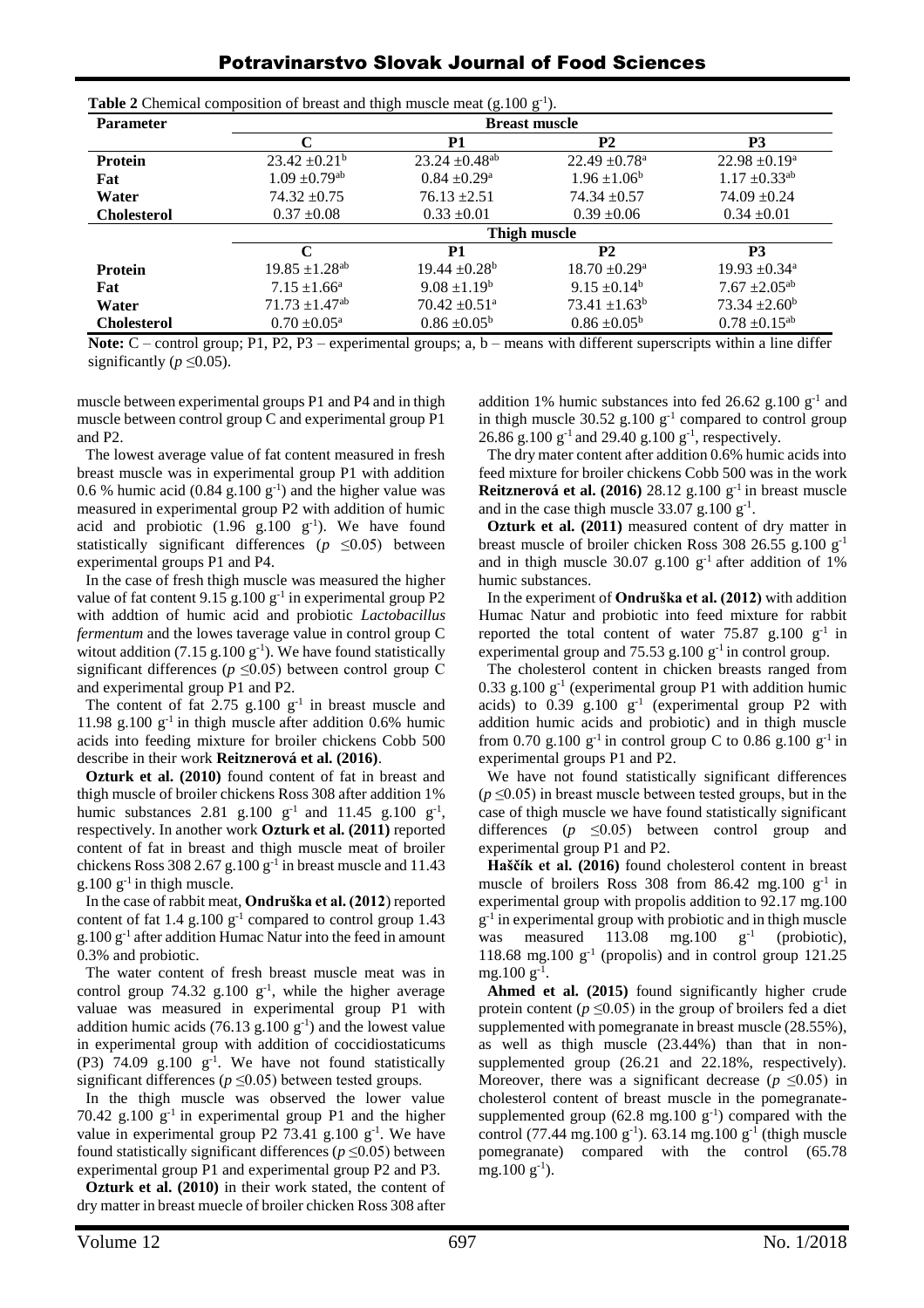#### **CONCLUSION**

The results of our study have shown that the application of humic acids or combination of humic acids with probiotics did not effect the chemical composition of breast muscle. In the breast muscle was reducted ( $p \le 0.05$ ) content of protein in experimental group P3 with coccidiostaticums compared to control group. In thigh muscle was statisticaly higher  $(p \leq 0.05)$  content of fat and cholesterol in experimental group of chickens fed with Humac Natur or combination Humac Natur and probiotic compared to control group, as confirmed by the results of other authors, who also found a slight increase in fat content and therefore cholesterol in thigh muscle of broiler chicken after using various feed supplements. From a general point of view, we can recommend the application of Humac Natur, or its combination with probiotic into diet of broiler chickens Ross 308.

## **REFERENCES**

Abdel-Latif, K. O., El-Husseiny, O. M., Abdallah, A. G. 2008. The Influence of Biological Feed Additives on Broiler Performance. *International Journal of Poultry Science*, vol. 7, no. 9, p. 862-871. <https://doi.org/10.3923/ijps.2008.862.871>

Ahmed, S. T., Islam, M. M., Bostami, A. B. M. R., Mun, H., Kim, Y., Yang. C. 2015. Meat composition, fatty acid profile and oxidative stability of meat from broilers supplemented with pomegranate (*Punica granatum* L.) by-products. *Food Chemistry*, vol. 188, p. 481-488. <https://doi.org/10.1016/j.foodchem.2015.04.140>

Alkhalf, A., Alhaj, M., Al-Homidan, I. 2010. Influence of probiotic supplementation on blood parameters and growth performance in broiler chickens. *Saudi Journal of Biological Sciences*, vol. 17, no. 3, p. 219-225. <https://doi.org/10.1016/j.sjbs.2010.04.005>

Angelovičová, M., Alfaig, E., Král, M., Tkáčová, J. 2013. The effect of the probiotics *Bacillus Subtilis* (PB6) on the selected indicators of the table eggs quality, fat and cholesterol. *Potravinarstvo*, vol. 7, no. 1, p. 80-84. <https://doi.org/10.5219/271>

Bai, S. P., Wu, A. M., Sing, X. M., Lei, Y., Bai, J., Zhang, K. Y., Chio, J. S. 2013. Effects of probiotic-supplemented diets on growth performance and intestinal immune characteristics of broiler chickens. *Poultry Science*, vol. 92, no. 3, p. 663-670. <https://doi.org/10.3382/ps.2012-02813>

Bajaj, B., Claes, I., Lebeer, S. 2015. Functional mechanisms of probiotics. *Journal Of Microbiology, Biotechnology and Food Sciences*, vol. 4, no. 4, p. 321-327. <https://doi.org/10.15414/jmbfs.2015.4.4.321-327>

Bernardeau. M., Vernoux, J. 2013. Overview of differences between microbial feed additives and probiotics for food regarding regulation, growth promotion effects and health properties and consequences for extrapolation of farm animal results to humans. *Clinical Microbiology and Infection*, vol. 19, no. 4, p. 321-330. [https://doi.org/10.1111/1469-](https://doi.org/10.1111/1469-0691.12130) [0691.12130](https://doi.org/10.1111/1469-0691.12130)

Blajman, J., Gaziano, C., Zbrun, M. V., Soto, L., Astesana, D., Berisvil, A., Scharpen, Signorini, M., Frizzo, L. 2015. *In vitro* and *in vivo* screening of native lactic acid bacteria toward their selection as a probiotic in broiler chickens. *Research in Veterinary Science*, vol. 101, p. 50-56. <https://doi.org/10.1016/j.rvsc.2015.05.017>

Bobko, M., Haščík, P., Bobková, A., Pavelková, A., Tkáčová, J., Trembecká, L. 2015. Lipid oxidation in chicken meat after application of bee pollen extract, propolis extract and probiotic in their diets. *Potravinarstvo,* vol. 9, no. 1, p. 342-346. <https://doi.org/10.5219/495>

Brenes E., Roura A. 2010. Essential oils in poultry nutrition: Main effects and modes of action. *Animal Feed Science and Technology*. 2010. vol. 158, no. 1-2, p. 1-14. <https://doi.org/10.1016/j.anifeedsci.2010.03.007>

Ceylan, N., Ciftci, I., Ilhan, Z. 2003. Effects of Some Alternative Feed Additives for Antibiotic Growth Promoters on Performance and Gut Microflora of Broilers. *[Turkish](https://www.researchgate.net/journal/1300-0128_Turkish_Journal_of_Veterinary_and_Animal_Sciences)  [Journal of Veterinary and Animal Sciences](https://www.researchgate.net/journal/1300-0128_Turkish_Journal_of_Veterinary_and_Animal_Sciences)*, vol. 27, no. 3, p. 727-733.

Corzo, A., Fritts, C. A., Kidd, M. T., Kerr, B. J. 2005. Response of broiler chicks to essential and nonessential amino acid supplementation of low crude protein diets. *Animal Feed Science and Technology*, vol. 118, no. 3-4, p. 319-327. <https://doi.org/10.1016/j.anifeedsci.2004.11.007>

Daneshmand, A., Sadeghi, G. H., Karimi, A., Vaziry, A., Ibrahim, S. A. 2015. Evaluating complementary effects of ethanol extract of propolis with the probiotic on growth performance, immune response and serum metabolites in male broiler chickens. *Livestock Science*, vol. 178, p. 195-201. <https://doi.org/10.1016/j.livsci.2015.04.012>

El-Husseiny, O. M., Abdallah, A. G., Abdel-Latif, K. O. 2008. The influence of biological feed additives on broiler performance. *International Journal of Poultry Science*, vol. 7, no. 9, p. 862-871. <https://doi.org/10.3923/ijps.2008.862.871>

Enberg, R. M., Hedemann. M. S., Leser, T. D., Jensen, B. B. 2000. Effect of Zinc Bacitracin and Salinomycin on Intestinal Microflora and Performance of Broilers. *Poultry* Science, vol. 79, no. 9, p. 1311-1319. <https://doi.org/10.1093/ps/79.9.1311>

Eren, M., Deniz, G., Gezen, S. S., Türkmen, I. I. 2000. Broyler yemlerine kat lan humatlar n besiperformans, serum mineral konsantrasyonu ve kemik külü üzerine etkileri. *Ankara Üniversitesi Veteriner Fakültesi Dergisi*, vol. 47, no. 3, p. 255- 263. [https://doi.org/10.1501/Vetfak\\_0000000463](https://doi.org/10.1501/Vetfak_0000000463)

Giannenas, I., Papadopoulos, E., Tsalie, E., Triantafillou, E., Henikl, S., Teichmann, K., Tontis, D. 2012. Assessment of dietary supplementation with probiotics on performance, intestinal morphology and microflora of chickens infected with *Eimeria tenella*. *Veterinary Parasitology*, vol. 188, no. 1-2, p. 31-40. <https://doi.org/10.1016/j.vetpar.2012.02.017>

Gomez, S., Angeles, M. L., Mojica, M. C., Jalukar, S. 2012. Combination of an enzymatically hydrolyzed yeast and yeast culture with a direct-fed microbial in the feeds of broiler chickens. *Asian-Australasian Journal of Animal Sciences*, vol. 25, no. 5, p. 665-673. <https://doi.org/10.5713/ajas.2011.11316>

Gous, R. M. 2010. Nutritional limitations on growth and development in poultry. *Livestock Science,* vol. 130, no. 1-3, p. 25-32. <https://doi.org/10.1016/j.livsci.2010.02.007>

Haščík, P., Trembecká, L., Bobko, M., Kačániová, M., Čuboň, J., Kunová, S., Bučko, O. 2016*.* Effect of diet supplemented with propolis extract and probiotic additives on performance, carcass characteristics and meat composition of broiler chickens. *Potravinarstvo*, vol. 10, 2016, no. 1, p. 223- 231. <https://doi.org/10.5219/581>

Haščík, P., Trembecká, L., Bobko, M., Čuboň, J., Bučko, O., Tkáčová, J. 2015. Evaluation of Meat Quality after Application of Different Feed Additives in Diet of Broiler Chickens. *Potravinarstvo*, vol. 9, no. 1, p. 174-182. <https://doi.org/10.5219/429>

Islam, K. M. S., Schuhmacher, A., Gropp, J. M. 2005. Humic acid substances in animal agriculture. *Pakistan Journal of Nutrition*, vol. 4, no. 3, p. 126-134. <https://doi.org/10.3923/pjn.2005.126.134>

Joo, S. T., Kim, G. D, Hwang, Y. H., Ryu, Y. C. 2013. Control of fresh meat quality through manipulation of muscle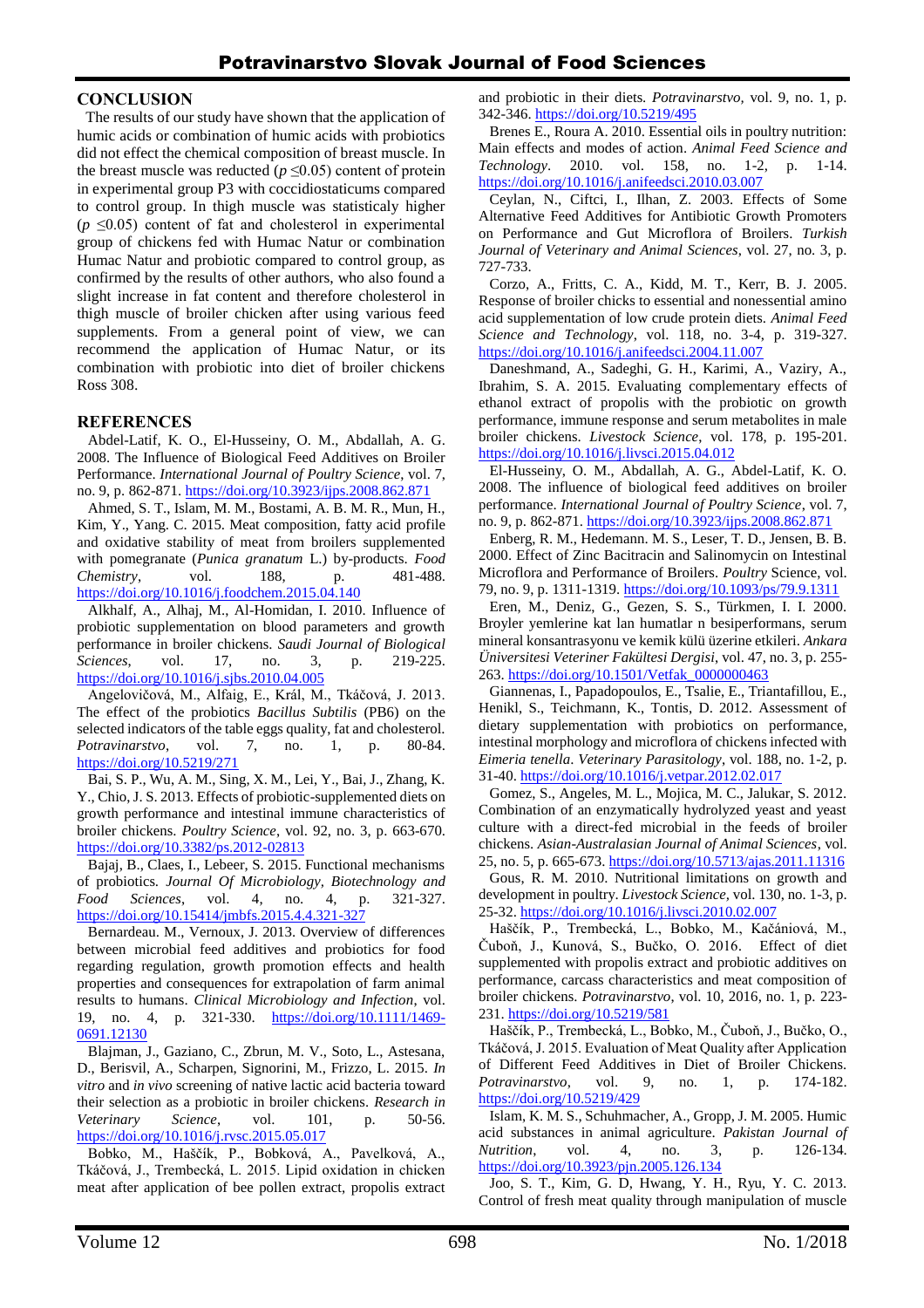fiber characteristics. *Meat Science*, vol. 95, no. 4, p. 828-836. <https://doi.org/10.1016/j.meatsci.2013.04.044>

Kabir, S. M. L., Rahman, M. M., Rahman, M. B., Rahman, M. M., Ahmed, S. U. 2004. The Dynamics of Probiotics on Growth Performance and Immune Response in Broilers. *International Journal of Poultry Science*, vol. 3, no. 5, p. 361- 364. <https://doi.org/10.3923/ijps.2004.361.364>

Karaoglu, M., Aksu, M. I., Esenbuga, N., Kaya, M., Macit, M., Durdag, H. 2004. Effect of dietary probiotic on the pH and colour characteristics of carcasses, breast fillets and drumsticks of broilers. *Animal Science*, vol. 78, no. 2, p. 253-259. <https://doi.org/10.1080/10942910500267364>

Khaksefidi, A., Rahimi, S. H. 2005. Effect of Probiotic Inclusion in the Diet of Broiler Chickens on Performance, Feed Efficiency and Carcass Quality. *Asian-Australasian Journal of Animal Sciences*, vol. 18, no. 8, p. 1153-1156. <https://doi.org/10.5713/ajas.2005.1153>

Kluth H., Rodehutscord M. 2006. The role of methodical aspects in the study of aminoacid subacute digestibility with poultry (Metodinių aspektų reikšmė amino rūgščių precekalinio virškinamumo tyrimuose su naminiais paukščiais). *Veterinarija ir zootechnika*, vol. 35, no. 57, p. 36- 42.

Kocabağli, N., Alp, M., Acar, N, Kahraman, R. 2002. The effects of dietary humate supplemantation on broiler growth and carcass. *Poultry Science*, vol. 81, no. 2, p. 227-230. <https://doi.org/10.1093/ps/81.2.227>

Lee, K. W., Everts, H., Beynen, A. C. 2004. Essential oils in broiler nutrition. *International Journal Poultry Science,* vol. 3, no. 12, p. 738-752. <https://doi.org/10.3923/ijps.2004.738.752>

Lee, K. W., Everts, H., Kappert, H. J., Frehner, M., Losa, R., Beynen, A. C. 2003. Effects of dietary essential oil components on growth performance, digestive enzymes and lipid metabolism in female broiler chickens. *British Poultry Science*, vol. 44, no. 3, p. 450-457. <https://doi.org/10.1080/0007166031000085508>

MacCarthy, P. 2001. The principles of humic substances. *Soil Science*, vol. 166, no. 11, p. 38-751. <https://doi.org/10.1097/00010694-200111000-00003>

Miezeliene, A., Alencikiene, G., Gruzauskas, R., Barstys, T. 2011. The effect of dietary selenium supplementation on meat quality of broiler chickens. *Biotechnology, Agronomy, Society and Environment*, vol. 15, no. S1, p. 61-69.

Mirnawati, Y. R., Marlida, Y. 2013. Effects of humic acid addition via drinking water on the performance of broilers fed diets containing fermented and non-fermented palm kernel cake. *Archiva Zootechnica*, vol. 16, no. 1, p. 41-53.

Mutus, R., Kocabagli, N., Alp, M., Acar, N., Eren, M., Gezen, S. S. 2006. The effect of dietary probiotic supplementation on tibial bone characteristics and strength in broilers. *Poultry Science*, vol. 85, no. 9, p. 1621-1625. <https://doi.org/10.1093/ps/85.9.1621>

Nagaraju, R., Reddy, B. S. V., Gloridoss, R., Suresh, B. N., Ramesh, C. 2014. Effect of dietary supplementation of humic acids on performance of broilers. *The Indian Journal of Animal Sciences*, vol. 84, no. 4, p. 447-452.

Ondruška, Ľ., Chrastinová, Ľ., Rafay, J., Pospíšilová, D., Parkányi, V. 2012. Effect of humic substances and probiotics on growth performance and meat quality of rabbits. *Potravinarstvo*, vol. 6, no. 2, p. 39-41. <https://doi.org/10.5219/192>

O'Sullivan, M. G. 2017. *A Handbook for Sensory and Consumer-Driven New Product Development.* Cambridge : Woodhead Publishing. 370 p. ISBN 978-0-08-100352-7.

Ozturk, E., Ocak, N., Coskun, I., Turhan, S., Erener, G. 2010. Effects of humic substances supplementation provided through

drinking water on performance, carcass traits and meat quality of broilers. *Journal of Animal Physiology and Animal Nutrition*, vol. 94, no. 1, p. 78-85. <https://doi.org/10.1111/j.1439-0396.2008.00886.x>

Ozturk, E., Ocak, N., Turan, A., Erener, G., Altop, A., Cankaya, S. 2011. Performance, carcass, gastrointestinal tract and meat quality traits, and selected blood parameters of broilers fed diets supplemented with humic substances. *Journal of the Science of Food and Agriculture*, vol. 92, no. 1, p. 59-65. <https://doi.org/10.1002/jsfa.4541>

Rath, N. C., Huff, W. E., Huff, G. R. 2006. Effects of humic acid on broiler chickens. *Poultry Science*, 2006, vol. 85, no. 3, p. 410-414. <https://doi.org/10.1093/ps/85.3.410>

Shalmany, K. S., Shivazad, M. 2006. The Effect of Diet Propolis Supplementation on Ross Broiler Chicks Performance. *International Journal of Poultry Science*, vol. 5, no. 1, p. 84-88. <https://doi.org/10.3923/ijps.2006.84.88>

Reitznerová, A., Nagy, J., Marcinčák, S., Mačanga, J., Vaško, L., Vašková, J., Poláková, Z. 2016. The effect of humic acids on oxidative stability of frozen chicken. *Bezpečnosť a kontrola potravín : Zborník prác z XIII. Vedeckej konferencie s medzinárodnou účasťou*, Nitra : SPU, p. 182-185. ISBN 978- 80-552-1481-8. (In Slovak)

Shim, Y. H., Ingale, S. L., Kim, J. S., Kim, K. H., Seo, D. K., Lee, S. C., Chae, B. J., Kwon, I. K. 2012. A multi-microbe probiotic formulation processed at low and high drying temperatures: effects on growth performance, nutrient retention and caecal microbiology of broilers. *British Poultry Science*, vol. 53, no. 4, p. 482-490. <https://doi.org/10.1080/00071668.2012.690508>

Taklimi, S. M. S. M., Lotfollahian, H., Shahne, A. Z., Mirzaei, F., Alinejad, A. 2012. Study on efficacy of probiotic in broiler chickens diet. *Agricultural Sciences*, vol. 3, no. 1, p. 5-8. <https://doi.org/10.4236/as.2012.31002>

Tateo, A., De Palo, P., Maggiolino, A., Centoducati, P. 2013. Post-thawing colour changes in meat of foals as affected by feeding level and post-thawing time. *Archives Animal Breeding*, vol. 56, no. 29, p. 293-302. <https://doi.org/10.7482/0003-9438-56-029>

Uyeno, Y., Shigemori, S., & Shimosato, T. 2015. Effect of Probiotics/Prebiotics on Cattle Health and Productivity. *Microbes and Environments*, vol. 30, no. 2, p. 126-132. <https://doi.org/10.1264/jsme2.ME14176>

Wang, Y., Sun, J., Zhong, H., Li, N., Xu, H., Zhu, Q., Liu, Y. 2017. Effect of probiotics on the meat flavour and gut microbiota of chicken. *Scientific Reports.* vol. 7, no. 1, p. 6400. <https://doi.org/10.1038/s41598-017-06677-z>

Yasar, S., Gokcimen, A., Altuntas, I., Yonden, Z., Petekkaya, E. 2002. Performance and ileal histomorphology of rats treated with humic acid preparations. *Journal of Animal Physiology and Animal Nutrition*, vol. 86, no. 7-8, p. 257-264. <https://doi.org/10.1046/j.1439-0396.2002.00383.x>

Zhang, J. L., Xie, Q. M., Ji, J., Yang, W. H., Wu, Y. B., Li, C., Ma, J. Y., Bi, Y. Z. 2012. Different combinations of probiotics improve the production performance, egg quality, and immune response of layer hens. *Poultry Science*, vol. 91, no. 11, p. 2755-2760. <https://doi.org/10.3382/ps.2012-02339>

Zralý, Z., Písaříková, B. 2010. Effect of sodium humate on the content of trace elements in organs of weaned piglets. Acta *Veterinaria Brno*, vol. 79, no. 1, p. 73-79. <https://doi.org/10.2754/avb201079010073>